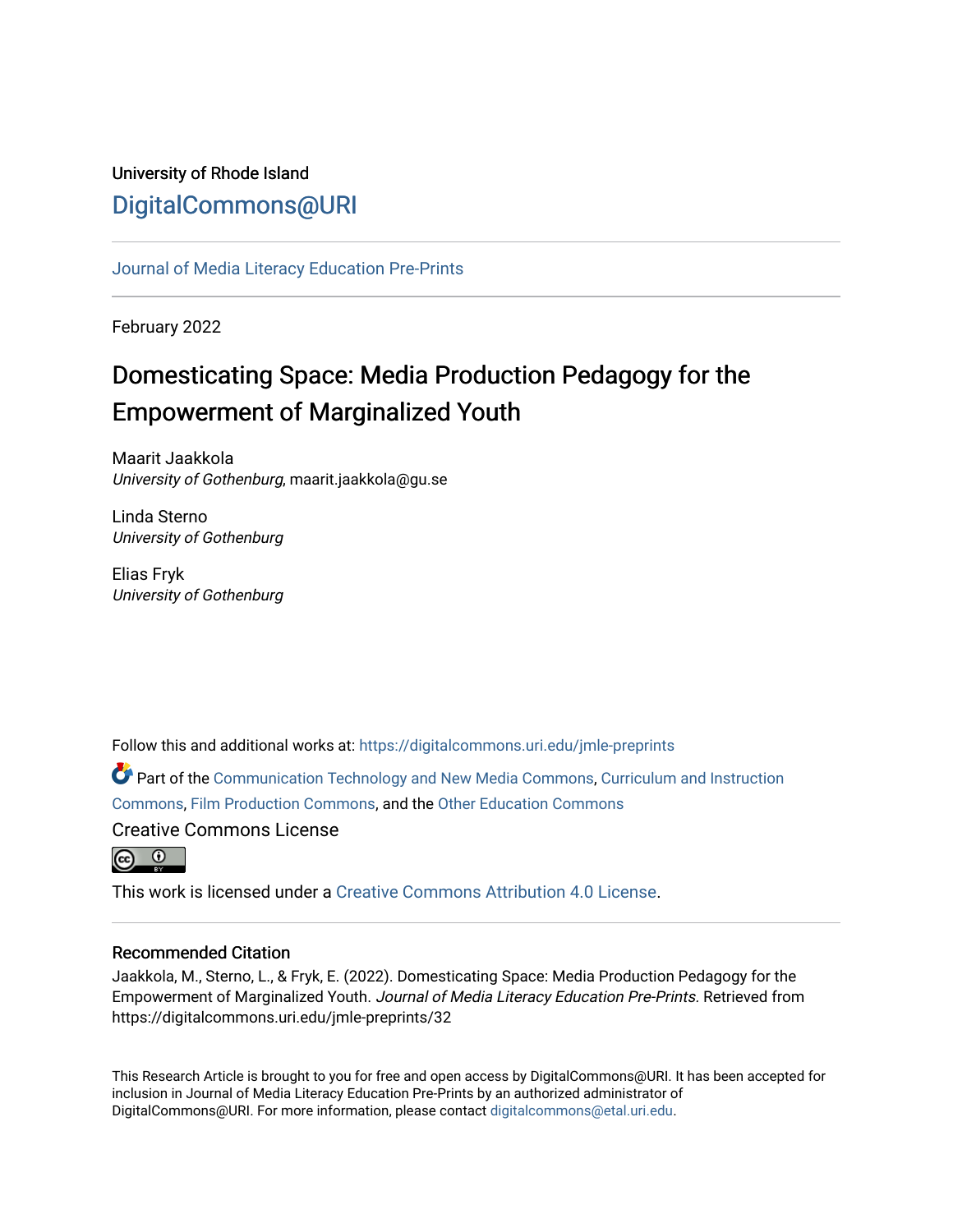## **Domesticating Space: Media Production Pedagogy for the Empowerment of Marginalized Youth**

## Abstract

This article inquires into the role of space in media and information literacy (MIL), especially when supporting learners' production skills. The MIL framework is to a great extent focused on deconstruction of messages in a private position of reception, while the theoretical, didactic and ethical components of the production pedagogy are less developed. This multiple-case study analyses the situated agency of young people in a vulnerable position with regard to the spaces where agency is sustained. We develop the concept of production context into a more specific concept of production space and apply it to the film club in a suburb in Sweden. We combine qualitative analysis of critical situations in selected spaces with theoretical development of the idea of production space, to arrive at increased understanding of production skills and related media pedagogy.

Keywords: film pedagogy, production skills, spatiality, production space, agency, media and information literacy (MIL)

## **Introduction**

This paper inquires into the relevance of space for theorizing about production skills as part of non- or informal media education. In this paper, we will examine the role of space in creating inclusive place-based production pedagogies, with video production by vulnerable youth in Sweden as a case. Our main ambition is to increase the theoretical understanding of media production skills and, in particular, its connections to the production environment, entailing the physical space but also the symbolic, sociocultural and ethical components of the venue where pedagogy and media production unfold.

By identifying and defining the concept of *production space* we aim at increasing sensitivity to the question of how the choice, conceptualization and use of space may affect the pedagogies of media production. Our object of study constitutes cases with young people who are in a marginalized position, distinguished by a civic-spatial agency that need to be specifically supported, which is why we describe their agency in this context as *developing agency*. With the help of a qualitative analysis of situated agency we want to find out how the selection, utilisation and alternation of physical spaces play a role in developing agency-supporting pedagogy.

We will start by examining the current conceptions of media literacy and identifying the production competences and contexts in this framework that has become an established notion to inform practical pedagogy. Thereafter, we will discuss the role of agency in media production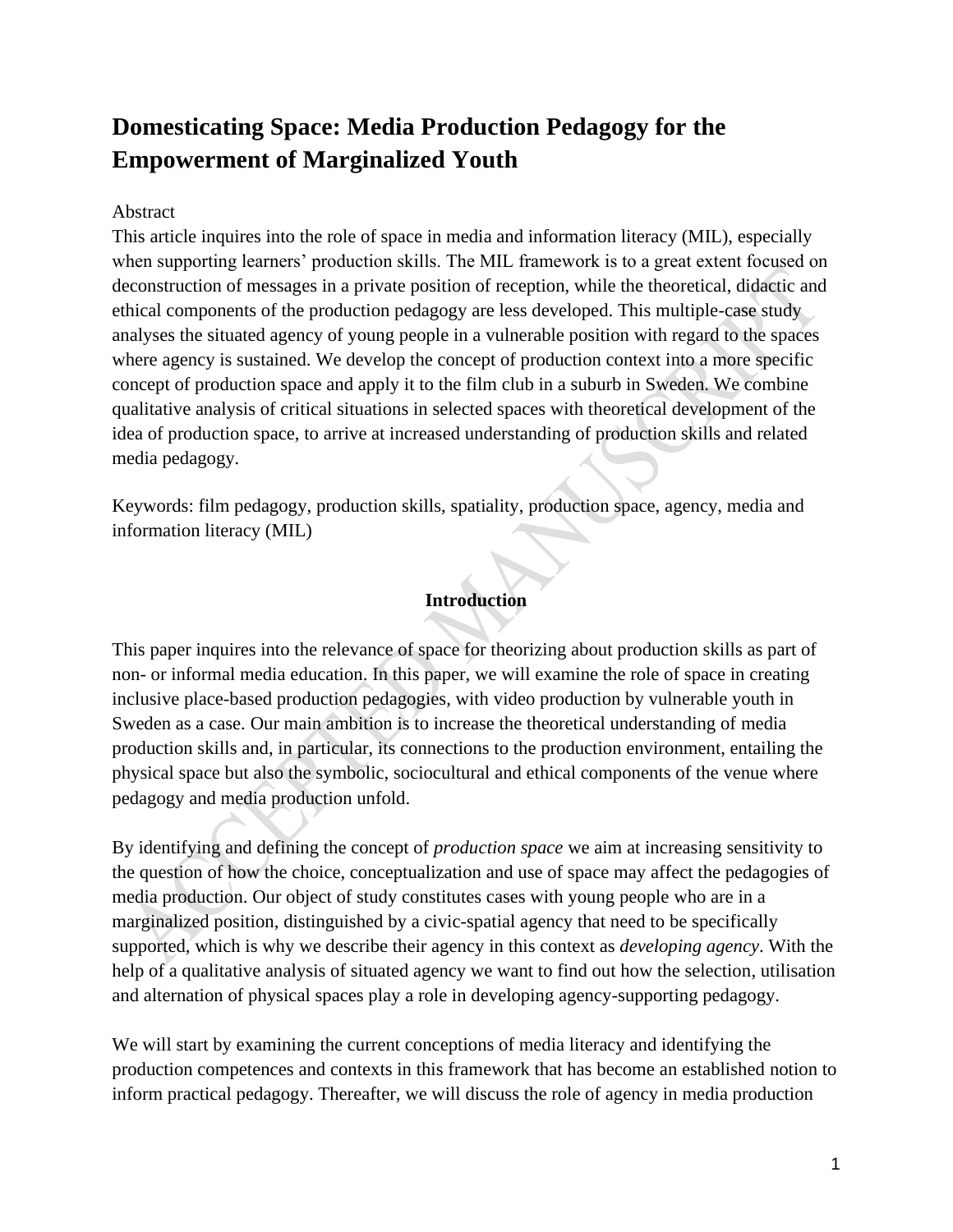and related pedagogy, by focusing on developing agency. Our study design consists of selected cases outlined by the educators – so-called critical incidents – that are analyzed in terms of the experience and uses of space.

#### **Production competences**

Theories of media and information literacy (MIL) (Masterman, 1985; Aufderheide & Firestone, 1993; see also Livingstone, 2004), as well as the related global policy frameworks (Grizzle et al., 2021; Wilson et al., 2011), place a significant emphasis on the reception and analysis part of literacy: they describe and elaborate processes related to decoding or deconstructing messages within a context, while mediating a much less conceptualized and specific model of content production. While reception, or 'the ability to access, evaluate and analyse media in a variety of forms' (Livingstone, 2004), is considered as a basic skill, the 'ability to create media in a variety of forms' (ibid.) remains a more situated and context-dependent process. The formal mediapedagogical practice has been criticised, above all, for lacking a between formal and informal spheres of the learners (Herr Stephenson, 2010) and separating content production from media consumption (see e.g. Pereira et al., 2019).

Production skills and competences of young people have been the most typically thematized in pedagogical approaches with an aim to generate civic-minded pedagogical designs and culturally inclusive practices as part of youth, urban, democratic or civic education studies. The recent core concepts have included participation, voice, and civic activity (Andersson et al., 2020; Forkby & Batsleer, 2020; Gaztambide-Fernández & Arráiz Matute, 2020; Hoechsmann et al., 2020; Waltheret al., 2019). Central characteristics of media production have been the community-based character of learning, learning by experience, and the utilisation of place-based dimensions of the activities to scaffold young people's agency, self-determination and self-positioning in society. Gaztambide-Fernández and Arráiz Matute (2020) propose a framework of learning that they call 'connective civics', which identifies learning at the intersection of participatory cultures (young people's interests and affinities), participatory politics (young people's agency and peer culture), and political interests (young people's civic opportunities).

*Production competence* refers to abilities that are needed to produce content to a given media channel or environment. According to Kellner and Share (2007, 63), teaching media production is typically defined less as a specific body of knowledge or a set of skills, and, rather, more as a framework of conceptual understandings involving the following basic elements: recognition of the construction of media and communication as a social process; some type of semiotic textual analysis that explores the languages, genres, codes and conventions of the text; an exploration of the role audiences play in negotiating meanings; problematizing the process of representation to uncover and engage issues of ideology, power and pleasure; and the examination of the production and institutions that motivate and structure the media industries as corporate profit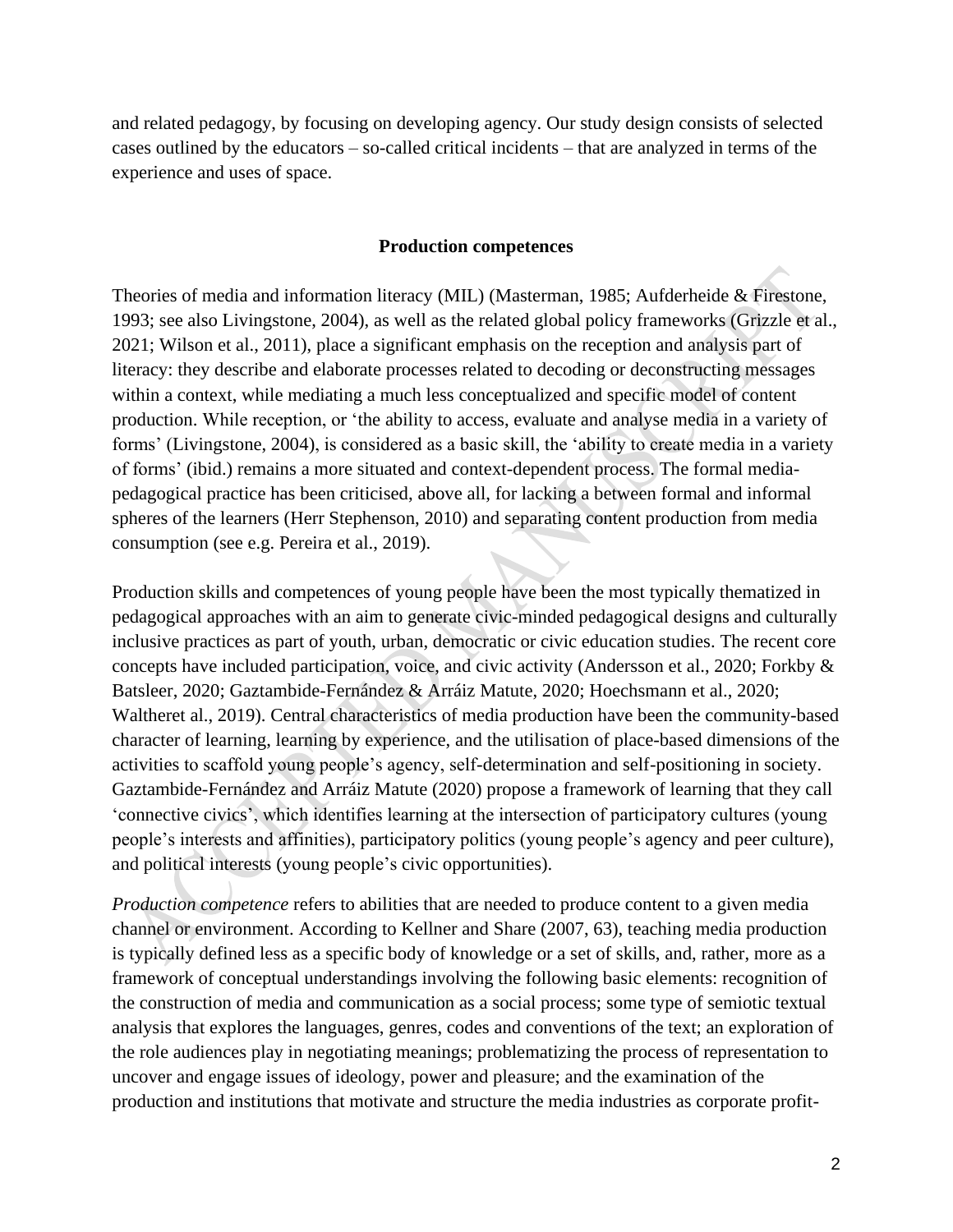seeking businesses. In a way, production competence encompasses the critical reception skills, as a content producer is expected to be familiar with the genres, modes, styles and registers, as well as the production conditions from specific production cultures, including the author roles of those who create the messages and the affordances of the media environment, needed to produce content that fits into a specific channel. Production knowledge is also situated; a number of different factors define what kind of skills are needed and developed in a given media project at a given point of time. We define that the production of content involves the following key components:

- Location: the production of content occurs in a selected room that has physical, technosocial, socio-emotional, and symbolic dimensions and essentially structures the social interaction, implying hierarchies of power for the agents involved.
- Roles and positions: the production of a specific kind of content implies adopting a role of an author in the creative process.
- Purpose: the production has a purpose, for example, accomplishing a pedagogical task (at school) or mediating a message to a group of people potentially interested in it (in social media).
- Patternized communication: the content is expected to show some shared patterns in its mode of address such to be classified as a certain genre or way of communication.

This said, it can be asserted that the location of learning plays a central role in the generation of production knowledge and competence, displaying multiple interconnections with roles and positioning, purpose, and the patternization of communication. Pedagogically speaking, the educators supporting production competence should create a relationship to the enlived and used environment (space), the positionings of those involved in the creative process (roles), the assignment (purpose) and patterns of communication (genre, style). Some of them tend to be more decided by the educators, while others can freely be left to the learners. More experienced and self-determined or autonomous learners are typically more capable of taking initiative in the key dimensions than the opposite. The key dimensions are essentially connected to spatiality and agency in more general, to be discussed next.

## **Production space**

The role and relevance of the location is well-acknowledged in cultural production, both as a given environment where cultural processes unfold (see e.g. Gallagher, 1994) and as a space that is created for the specific purpose of cultural production (see e.g. Lancaster et al., 2010). In formal spaces of schooling, the physical location is either constant (the classroom) or identified as extramural, and adults are placed the authorities; they are also those who are regulating the potential peer learning possibilities. In informal practices of pedagogy, space is of relevance in pedagogical situations that override the formal learning space or where the role of the space is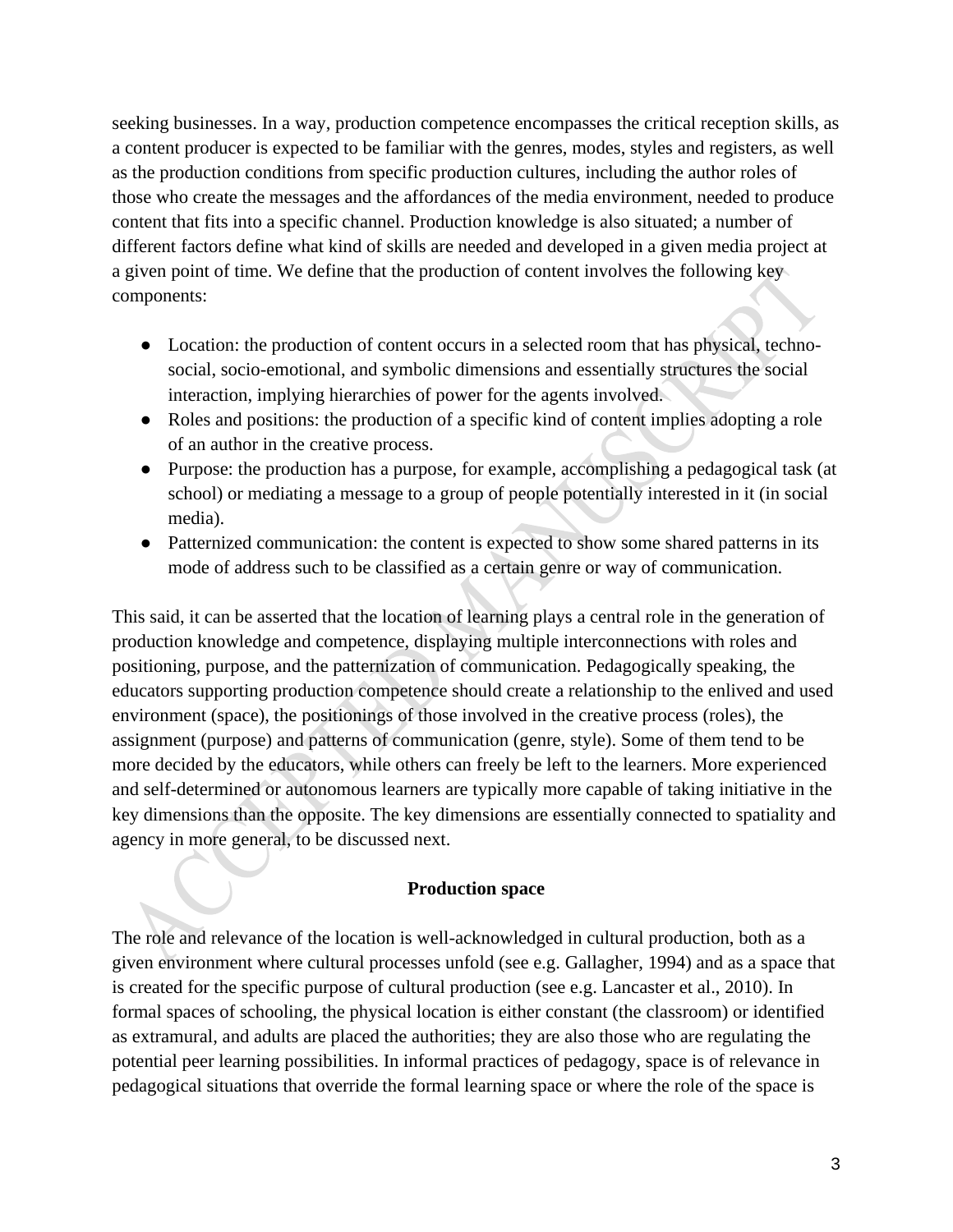unsettled. Some spaces of in- or non-formal learning are pedagogically more pre-structured than others, and thus imbued by pre-defined roles related to power, both in terms of the learning situation (between teachers and learners) and the social interaction in more general (between citizens and other persons happening to dwell in the same space). The choice of a place to conduct a pedagogical incident thus plays a role that has a number of implications on the configuration of the interaction and, eventually, the learning outcome. Furthermore, the affordances of formal and informal spaces intermingle and alternate; a pivotal question becomes how to take the space into account by identifying possibilities for the 'activation of the space' or, further, 'domestication', as we will call them below.

We examine the creation of a learning space for the purposes of gaining production competences with the help of a concept that we define as *production space*. Production space is a result of negotiation between the learners, educators and the environment as an inhuman actor. Production space cannot be (pre-)created and passed on to the learners by the educators alone, because the learners' individual experience, identities, and agencies are at stake. Production space is a form of local situated and shared knowledge that comes into being as at the intersection of the *individual space* (personal and private experience of the room, including previous experiences of it or places similar to it), the *perceived physical space* (physio-social existence), the *symbolic space* (cultural meaning-making) and the *transformative space* (learning). The interrelationship of these spaces creates different conditions for agency, to be discussed next. Production space pedagogies are directed towards making the production competence possible to evolve through fully, partly or not at all structured engagement.

## **Towards pedagogy of agency and empowerment**

A central concept for the production competence in contexts of learning is the learner's agency. Agency can be defined as 'the capacity of individuals to act independently and to make their own free choices' (Barker, 2004, 448). Storey (1999, 159) conceptualizes agency as the 'capacity, within structures inherited from the past and lived in the present, to act in a purposive and reflexive manner', or 'to act in a way that at times may modify what is inherited and that which is lived'. Agency, perceived as an intertwined and mutually independent dualistic construction of individual acts and societal structures, is in the context of media production largely associated with authorship or creatorship of a specific kind of content. In the settings of learning that are typical of school and leisure-time video production, there are no professional objectives or expectations, but the purposes are typically relatively freely aligned to making content that departs from the learners' ideas and interests. Rather, agency puts forward the obvious fact that the past individual lifeworld experiences shape the production competence, affecting ways how the individual adopts the production roles and norms demanded for a specific project. 'Life agency', that is, how an individual sees herself as a citizen and a human being, is intermingled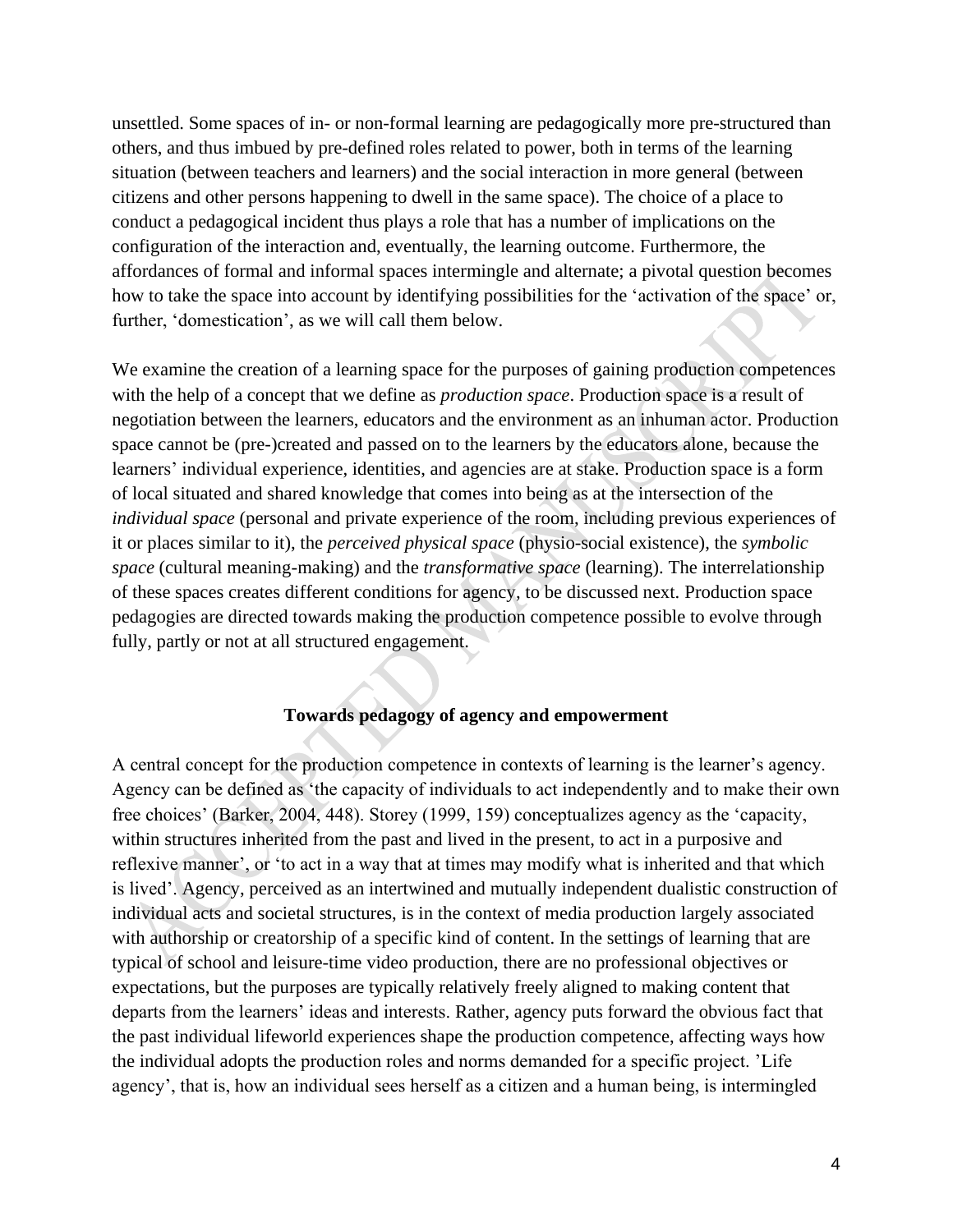with 'authoring agency' related to what we previously called the production agency. Life agency implies the personal conception or narrative of oneself, constructed through self-authoring (Holland et al., 2001).

Groups in vulnerable conditions have been described in studies of video production as 'at-risk youth' (Pienimäki & Kotilainen, 2020), 'vulnerable youth' (Conn et al., 2017) or 'marginalized youth' (Rogers, 2010) youth. These terms refer to young people marked by unstable conditions and low socio-economic position of their family, accompanied with low societal interest and engagement as well as an experience of being an outsider or detached from the majorities' experiences, discourses and norms. In encounters with representatives of power they typically sustain a suspicious and ambiguous relationship to authorities and institutions, and, accordingly, to spaces governed or dominated by them. Instead of using any of the previous terms, which can all be criticized for emphasizing the risks and shortcomings related to the learners rather than the opportunities for learning, we refer to the young people as marginalized youth, underscoring their subordinate position based on whatever factors – socioeconomic, ethnic, cultural and/or linguistic background.

In pedagogies where learners with developing agency are involved, the educational strategy attempts to build upon objectives of inclusion. Learners' inclusion is typically described with the help of a ladder of participation (Rocha, 1997; Hart, 1992), based on Arnstein's (1979) model of citizen involvement in planning processes. Inclusion includes adult-initiated activities that result in shared decisions with children (adults have the initial idea but children are in every step of processes), as well as child-initiated activities with shared decisions with adults (children have the initial idea and decide how the project is to be carried out, adults are available but do not take the lead). At the top of the ladder of inclusion, children invite adults to join with them in making decisions. Inclusive pedagogies relevant for media production include Paolo Freire's pedagogical thinking related to increasing empowerment and his strategies to make illiterate peoples voices heard through their own image making (Freire, 1968/2017). Some recent pedagogical approaches in film heavily draw on Freire's legacy, as well as photography and art therapy (Cosden & Reynolds, 1982), including the methods of PhotoVoice (Wang, 2010), life filming (Sjölander & Sternö, 2016), camera-pen (Astruc, 1948; Jaakkola, 2017), digital storytelling (Barber, 2016; Benmayor, 2008) and empowering photography (Savolainen, 2009). What these participatory action research and production strategies share in common is the engagement, inclusion and empowerment of the learners in the production process of media content. By curating a context where the camera becomes a tool for the young people to express themselves and where their expressions are taken seriously by an adult world, the participants are encouraged to develop an active and questioning relationship to their environment, supporting the emergence and deepening of their self-esteem and -efficacy. These methods of empowerment have been previously applied to a number of different vulnerable groups like marginalized youth (Pienimäki & Kotilainen, 2020) and refugees (Cun, 2020; McPherson, 2015; Sawhney, 2009).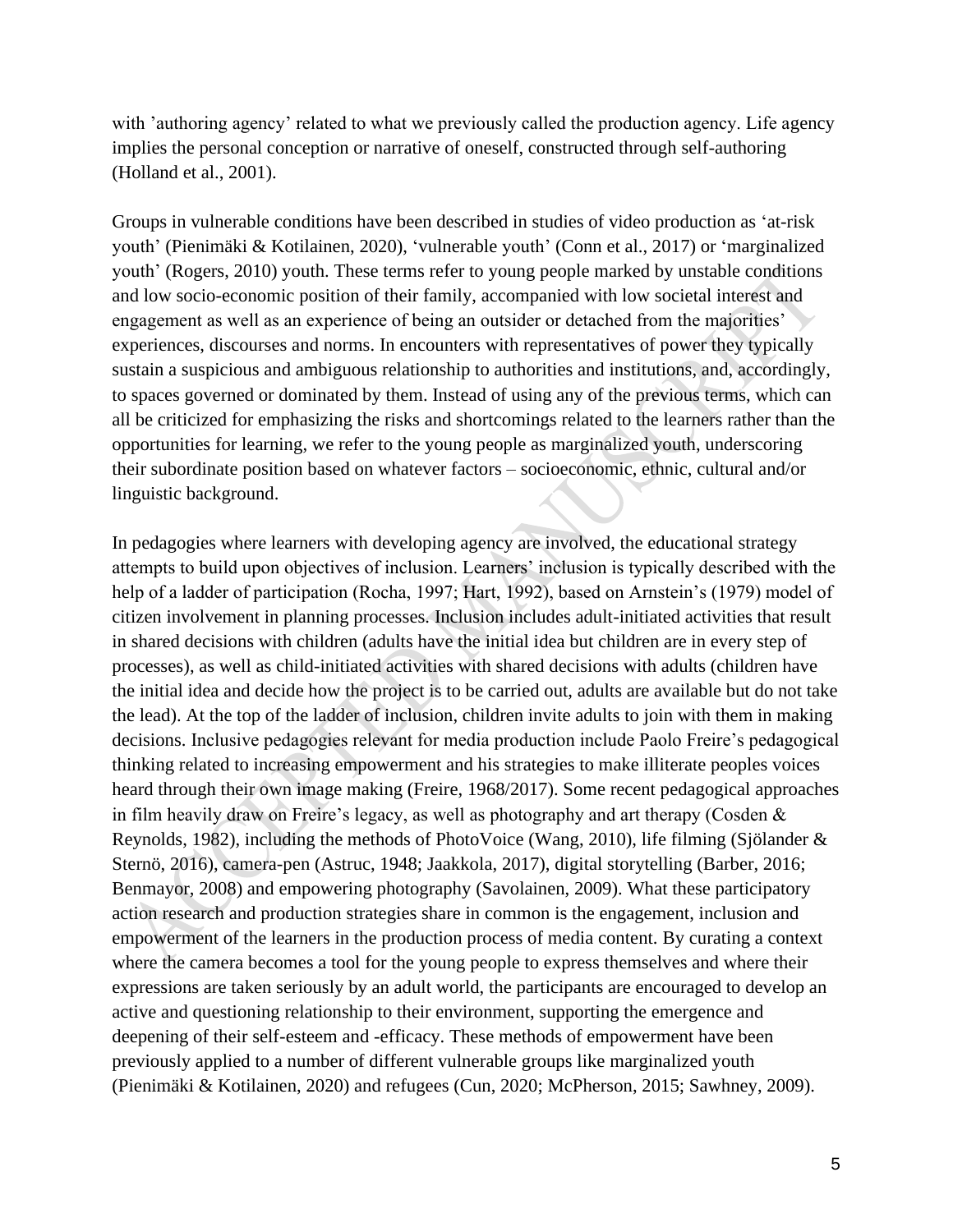### **Study design**

Our research interest in this study is directed towards the question how space (as an enlived environment) can be used for pedagogical practice to support production agency that builds upon developing agency among marginalized youth. Our object of study are the activities carried out in the context of informal learning at a culture centre. With a focus on the affordances of space, we will identify different situations that are of pedagogical relevance, to arrive at an increased understanding of how production agency can be supported with regard to spaces available.

#### **Research questions**

Our research interest focuses on the pedagogical support of young people's place-based production competence in cases of developing agency. Our research question is the following: How is production agency constituted and supported in the production space? In particular, we ask how to sustain pedagogy to support agency in production space in the work with young learners with developing agency.

Our main aim is to put forward the concept of a 'production space' that we regard to bear important implications for media education. In particular, we want to examine the role of the production space with regard to a non-formal pedagogy applied to marginalized youth. This research objective entails a theoretical objective of conceptualizing relevant dimensions that render relevance to the pedagogies of production that is often examined as part of wider frameworks than as an object of study in its own right. It also includes an aim of outlining pedagogical practice drawing on previous models but taking the developing agency into account.

#### **Context**

Our observations derive from material collected in Fall 2020 at a film club in a suburban area of Sweden's next largest town. The film club, run by two experienced film educators, takes place every week in a local cultural centre and invites local children to participate in their leisure time. It is an open workshop and there are no other commitments for the children more than to show up. The initiative for a regular pedagogical activity was taken by the municipal culture centre that invited an association working with film pedagogy to organize the film club. The objective was to develop activities that would attract children to the newly built culture house and thereby develop ownership in the building and the activities taking place there. The suburb is defined by the police authority as one of the three 'exposed areas' in town, which means that there are a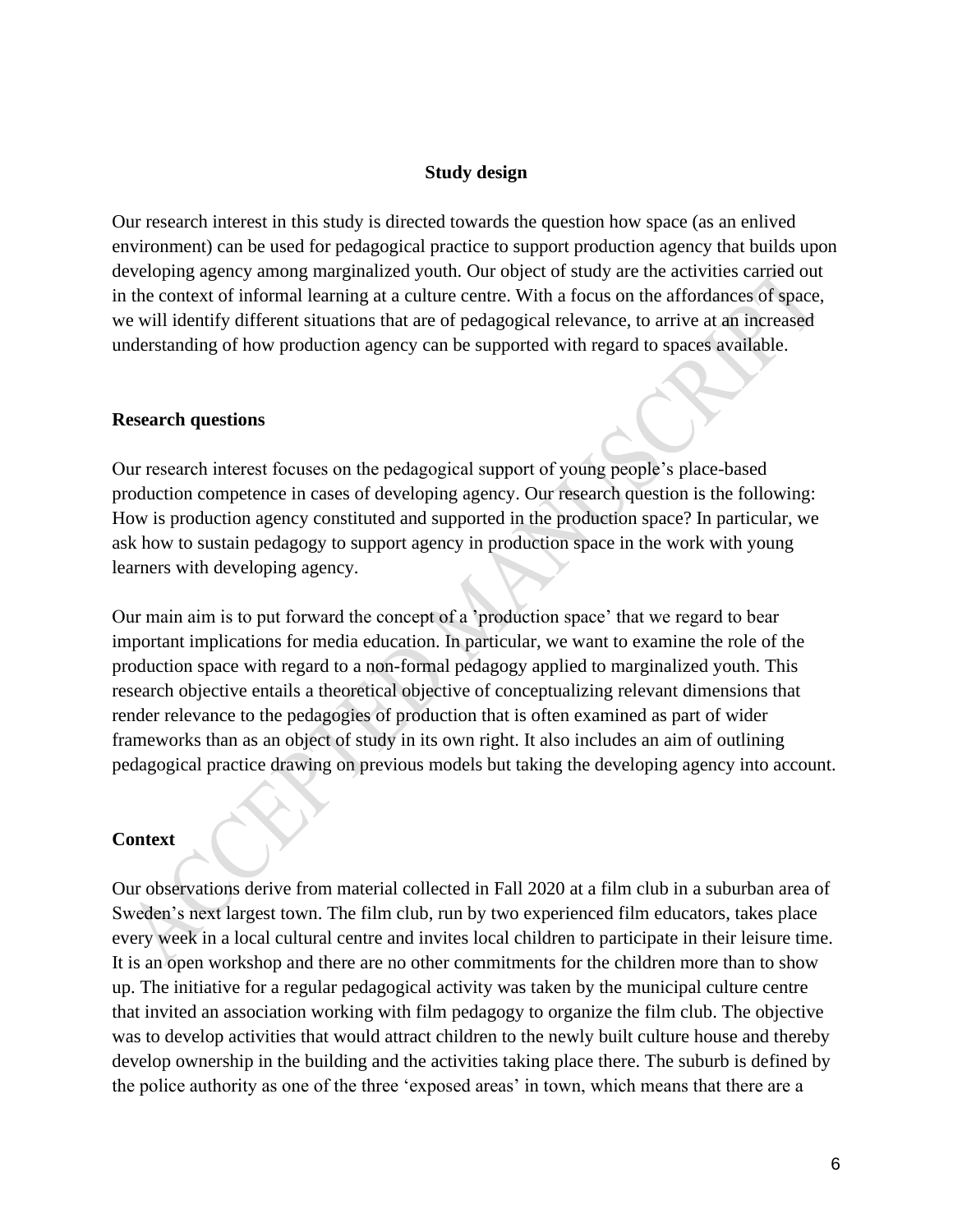number of major social problems such as a high criminality rate and experiences of socioeconomic injustice.

Opened in 2019 next to a local public square and housing a local library and office space, the culture centre is characterized on the web page run by the municipality as 'your new living room'. With regard to the modern, sententious architecture created by a renowned architecture studio, the idea of a casual living room may, however, seem far away from the experiences of the inhabitants in the area that is now under rapid gentrification. The building's facade imitates a grandiloquent front curtain of a theatre scene, and inside the building, the decor of which won a Swedish design prize in 2020, is marked by large concrete surfaces and wide space. Neverthelss, the film club had access to a big entrance hall, a cinema with 150 seats and equipped with professional sound and light technology, media studios for music and film production and dance studios.

The children taking part in the film club were local children living in the area. The youngest among the regularly attending 10 participants was 7 years old and the oldest 14 years old. For all the children, no matter what specific living situation, socio-economic injustice and criminality is part of their everyday life. The children learn from the beginning that some people get more possibilities than others and this inequality is affecting the children's self-esteem and what roles are possible to imagine themselves taking in society in the future.

The film activities build on the Visual Practice model (VP model) where educators seek to encourage the participants to identify, strengthen and articulate their own interests, skills and ideas (Sternö & Björk, 2017). The children initiate different activities and then get the task to film them. The camera is seen as a tool to experiment with, aiming to visualise the children's view on the different activities. The filmed material is typically projected on the screen in the cinema and the group discusses what they see. The aim on a more profound level is to emphasize the children's own perspectives and acknowledge these as something important, something worth spending time with. Another dimension of the project is to show the childrens' visualisations to a public audience. This is aiming towards the children to articulate their minds and views in a wider context.

## **Data and methodology**

Our data consists of descriptions of situations in pedagogical activity, recalled by educators involved in creating the interactions on site. A unit of analysis is a 'critical incident', which refers to a situation that seems as relevant with regard to the research topic. We thus approach situations of interaction with the help of the critical incident analysis, originally developed for self-reflection in teachers' education (Tripp, 1993). In a critical incident, something happens, and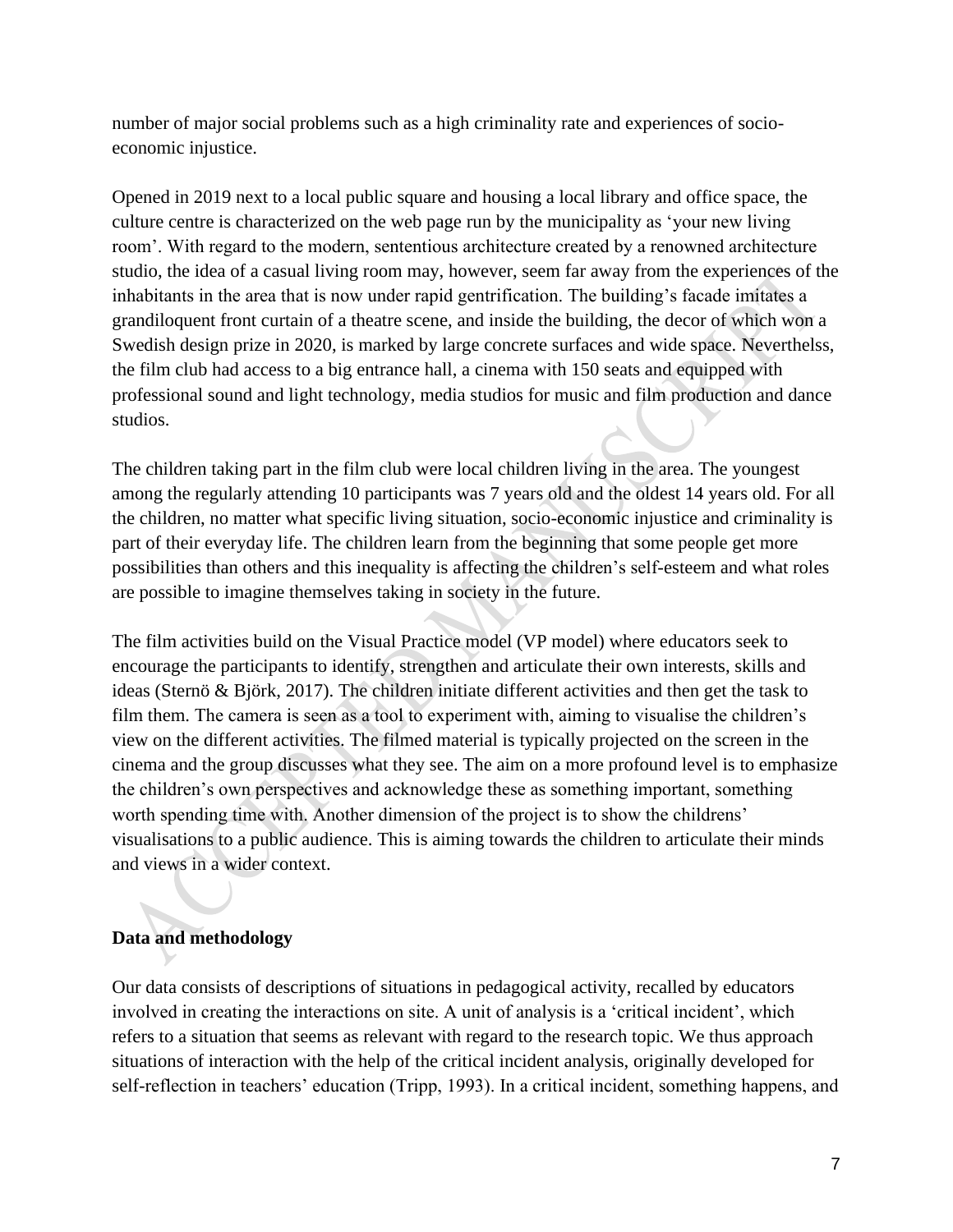it is the task of the analysis to find out the internal structures of the situation. The educators begun to collect critical incidents cases by identifying occurrences that had something to do with the environment. In these cases, something pedagogically important and potentially transformative happened.

The critical incidents were subjectively selected by the authors and reconstructed afterwards, based on their own observations in the situation. The cases were selected with a special focus on the environment by asking how the choice of place affected the perceived activity and paying attention to the involved persons' relationship to the venue. After the critical incidents had been collaboratively written down as narratives, they were grouped according to their relationship to the physical room where they had happened. This way, we could identify three types of environments that had the ability to form the positionings and agencies of the involved: the culture centre building (inside), the public square (outside) and spaces in negotiation (inbetween).

Two of the authors were, as educators of the film club, involved in creating the situations. The third author had not been in contact with the informants and was not involved in the interaction but adopted a role of an external analyst of the data, thus interpreting and validating the observations retrieved from the critical incidents from an outsider perspective. The combination and dynamic dialogue of insider and outside approaches provided the researchers thus with a possibility to analyse the material from both emic (internal) and etic (external) perspectives.

Situations discussed in the empirical part were reproduced with respect to increased anonymity of the children involved in the activities (cf. Pienimäki & Kotilainen, 2018). When situations occurred, the children were not known that the specific occurrences would later be studied by researchers, but the children were informed about the research intent at the beginning of the film club activities in general and the educators discussed with them what research is and why it is being done. As many children's parents were in a vulnerable position and they could not be reached and a typical research consent approach was neither applicable nor appropriate. Because of these reasons, keeping the persons' anonymity is of high priority to us and we are describing the situations by remaining at the most general level possible and not disclosing any details that would refer to the actual individuals.

## **Analysis of cases**

Our analysis focuses on three venues of production at the film club: extern to the culture centre, within the culture centre building, and spaces that are located in-between these two. All these venues evoke different types of agencies that unfolds in addition, in the interaction between participants and workshop leaders, a playful and experimental production space is created to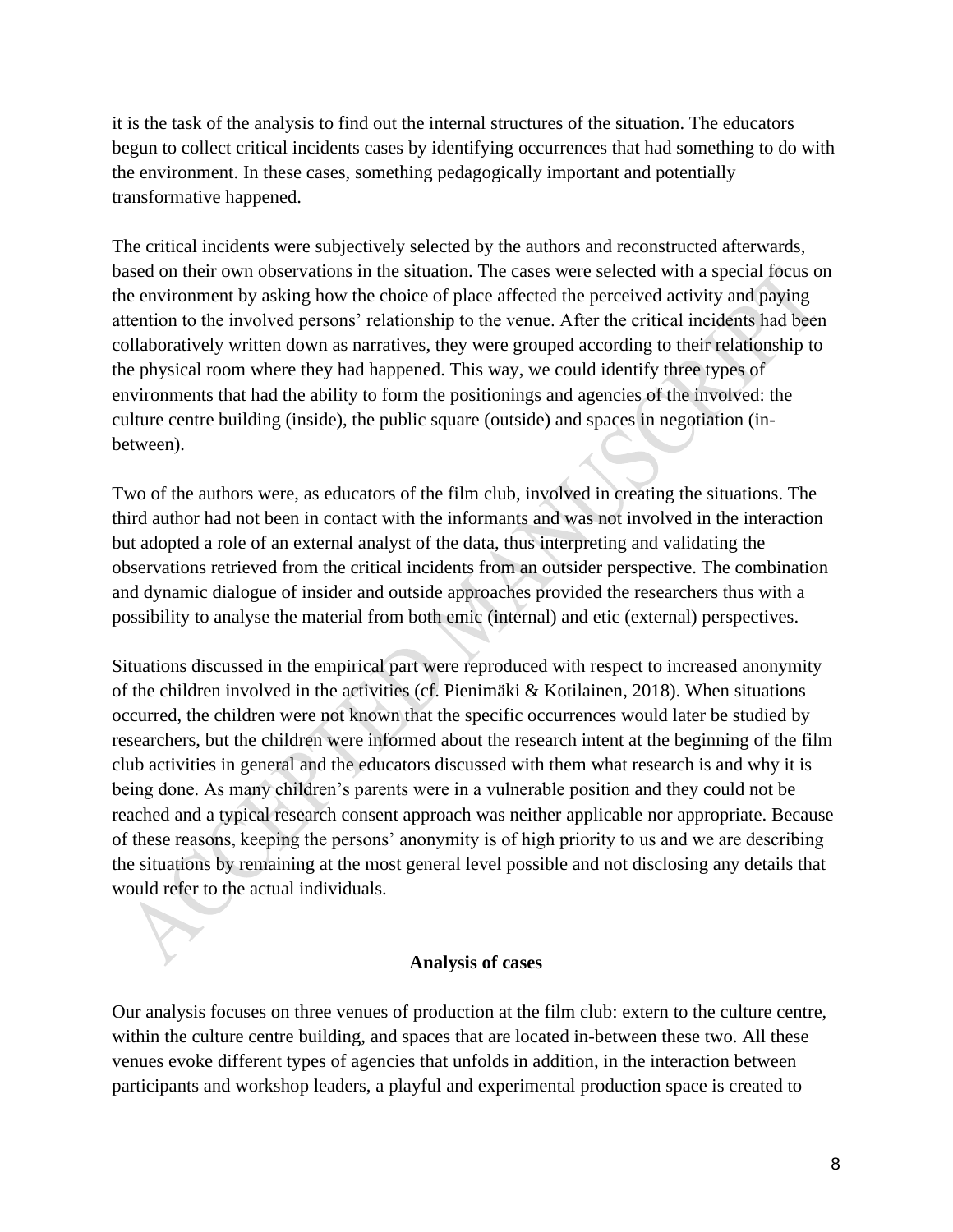enable the production of video material. The core challenge of the film club pedagogy is how to invite children to produce something in different rooms, drawing on the existing agency that the room evokes.

#### **Outside: Searching for self-imposed rules**

At the first meeting with the participants in early September, the educators learned that the children were actually younger than anticipated. The children were dissatisfied with the formal arrangement the educators had set up and exclaimed that it was like at school. The children's reject made educators to discover cycling:

'Our plans did not pan out as we had wished and afterwards we stayed outside for a bit and talked about our experience and discussed how to plan ahead. There we met a few of the participants who were cycling about. So we asked them about their cycling and they said that they did it all the time and that they enjoyed it a lot. We thought about ways of building on this and came up with the idea of mounting a camera to their bicycles. For the next session we ran with that idea.'

This is why the filming activity was built upon an activity that the young people, who were all boys in this case, were already familiar with – an activity that was meaningful to them. Together, an idea was agreed upon: to use a camera mounted onto the bicycle. Here, a new layer was added to the activity that the boys had been regularly engaged in. The participants got to figure out by themselves how to mount the camera onto a bicycle, the educators only helped if they asked for it and if it was absolutely necessary. They self-organized and took turns to ride around with the camera. In this situation their roles in relation to the center went from being a potential nuisance to being expert technicians and researchers.

Cycling normally used to take place in the public square that is a public place open to everyone. Filming disrupted the conventional activity by turning the common activity into something an act of media production. When this was noticed, there were uncertainties from some young people who were not part of the workshop regarding why the participants were filming. There was also a mistrust among them towards the adults who ran the workshop. What if the workshop leaders would be collaborating with the police? Some of the older participants told the others not to film people's faces. Accordingly, when they cycled through one of this street, they covered the camera with their hand, applying a kind of self-imposed rule of ethics. When the film material was edited, the workshop leaders asked the cyclists to say something about what they enjoyed about cycling, but they were hesitant because they were not sure where or how the material would be used later and they did not want to be identified. Together, the educators and participants came up with the solution for them to use a voice changing app, which worked for them and they had fun with the app.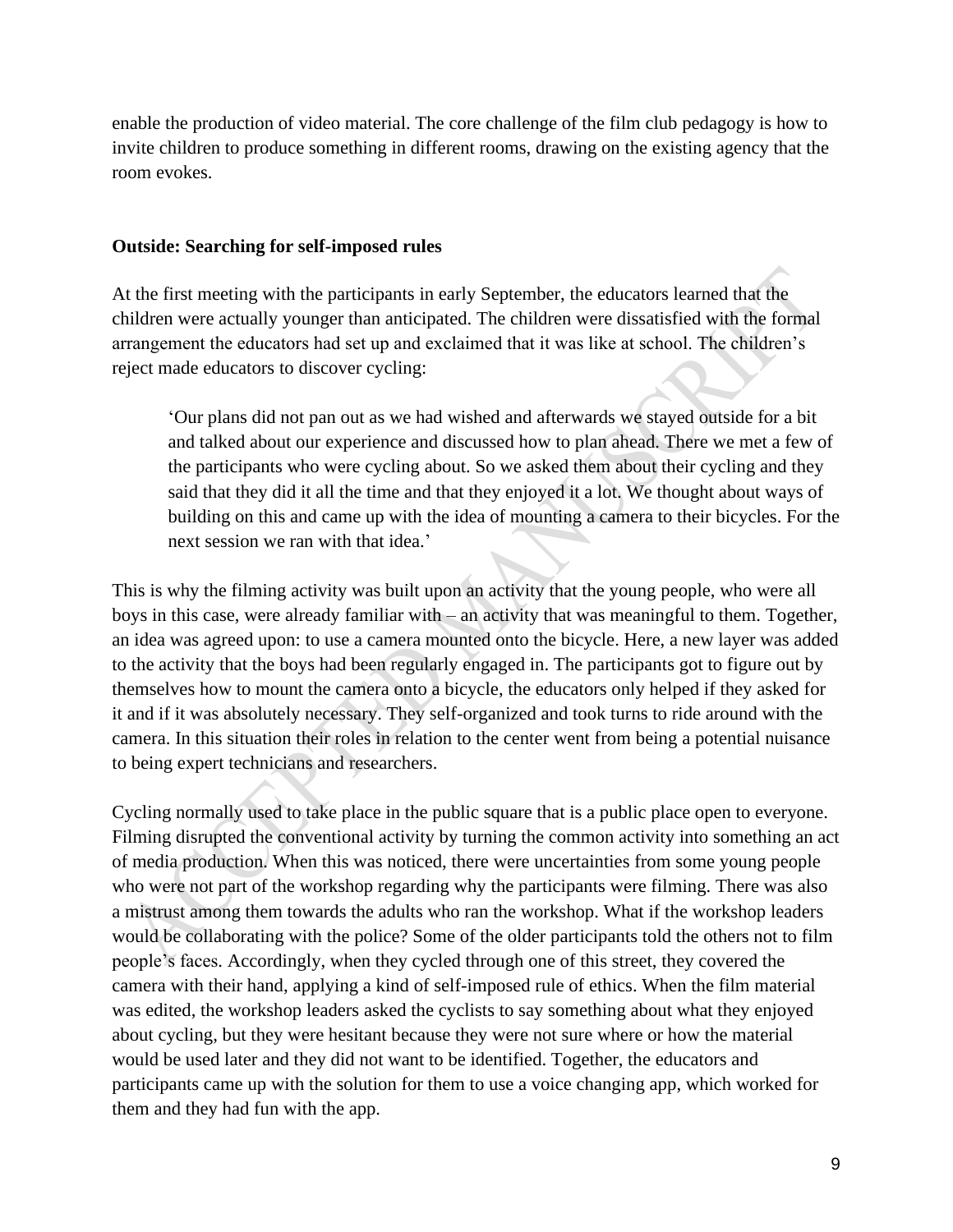### **Inside: Claiming a room for oneself**

The outside environment appeared to the participants as more the young people's environment, while the inside of the building was the adults' world. Inside the culture centre, the cinema room architecture, like a classroom, had a set of unspoken rules about how to behave. There are rows of seats facing the stage and the screen. The participating children know what is expected from them: to sit down and listen and be quiet. The pedagogical challenge is thus to invite the children to develop agency in this room: to become the ones producing the content *for others* to sit down and take part of – transitioning from the sitting audience to creators.

'The younger children adapt quickly. When they first arrived in the film club, they said they had never been in the cinema, but only after one session in the film club they had taken the stage. During the film screenings, when we watched all the children's work from the workshop and expected everybody to pay attention and show respect to each other's work, the tweenie boys had another strategy to act out and create agency – disruption. They run in and out of the room. They brought a loudspeaker and played either sound from porn films, fart sounds or racist speeches with the intention to interrupt the collective activity. This was a strategy to draw attention to themselves, but it was not the kind of agency we strove for.'

During the semester the educators report a change in the tweenie boys behavior in the film club. During the first weeks, they could throw garbage onto the floor, but the more they spend time in the room and create activities that are relevant to themselves, the less they repeat this kind of activity. At one session they suddenly staged a situation in the cinema:

'The boys suggested bringing a ping pong table into the cinema theatre. Ping pong is a common activity in the after-school club in another room in the culture center. One boy gave instructions to everybody to move the table into the room. We could see that this was not a way to try to disrupt collective activities but rather a strategy to organize a collective activity. They placed the table in the middle of the room. They turned off the lights and put one single spotlight from above onto the ping pong table. This created a very dramatic setting. They chose two children to play and ordered another child to be a DJ and play music. Suddenly, the children had initiated and staged a visually dramatic situation and everybody spontaneously brought out cameras and started filming, because they had created a visually interesting moment that all of us thought would be worth documenting.'

Another example of agency in the room is when the children during a session on a rainy day wants to play football inside in the cinema: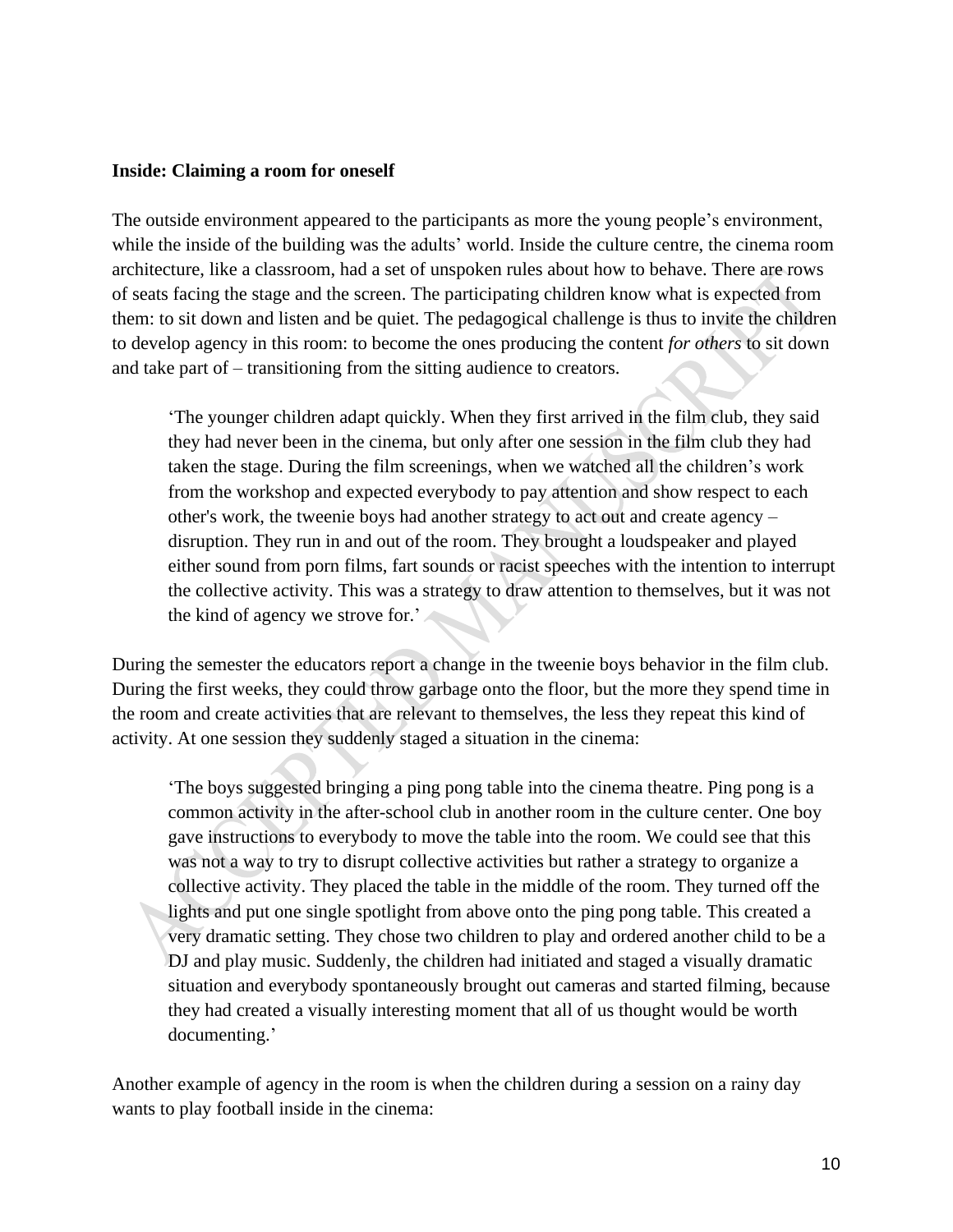'The cinema is not a room for football. But one of the children who had never taken initiative before suddenly suggested to play football inside, and all children went for it. The question emerged how we could stage football play inside the room without breaking any lamps, equipment and windows: if we break something the whole film club might be in danger, since we might not be allowed to use the room anymore. Again, the children and workshop leaders had a collective problem to solve. How could we do this with respect for the room? One of us workshop leaders asked one of the tweenies who had earlier been disruptive to organize this. The boy collected everybody. He marked a line where everybody had to wait for their turn. He turned off the light in the room. He organized the filming: two children shoot from different angles. He gave another child the task to play music. He controlled that everybody gets the same amount of time with the ball on stage. The result: The children had acted out their ideas with care and taken the responsibility for the group and the room. They used and had activated the room in a responsible way.'

'Activating a room' through self-initiatied reclaims is a key for developing ownership of a room. The educators are positioned close to the participants' play, not controlling it but inserting ideas and suggestions that may – or may not – be accepted by the children. At first, the educators noticed that children tended to make things that they thought were expected from them, and developing a relationship of their own required that they spent time experimenting with their surroundings.

## **In-between: Disruptive transfers**

In the creator-space-relationship the spaces of being 'in between' are of particular importance, as the meanings ascribed to spaces are then under negotiation and the roles of the creators in a flux. Basically, two kinds of in-between spaces were mentioned in the workshop leaders' observations: First, rooms with no articulated identity, similar to wasteland that no one owns, or a non-space (see Auge, 1995), could be reclaimed, used for one's one purposes and turned into one's own. Second, transitions between the established rooms and, accordingly, production spaces, turned out to be important.

During the strict covid-19 restrictions, the film club had to move out from the culture centre, and when it was too cold and rainy, together the participants and workshop leaders discovered an outside room that turned out to be of particular importance to them: the rooftop of a garage. It was a huge parking lot, an open space with a 300-degree view from above of the children's local area. There were almost never any cars parked there and shoppers of the nearby grocery store did not spend time there, so it was an empty space to fill. However, the garage was also a backdrop for another type of activity: drug dealing. With the drug dealing came sellers, buyers, security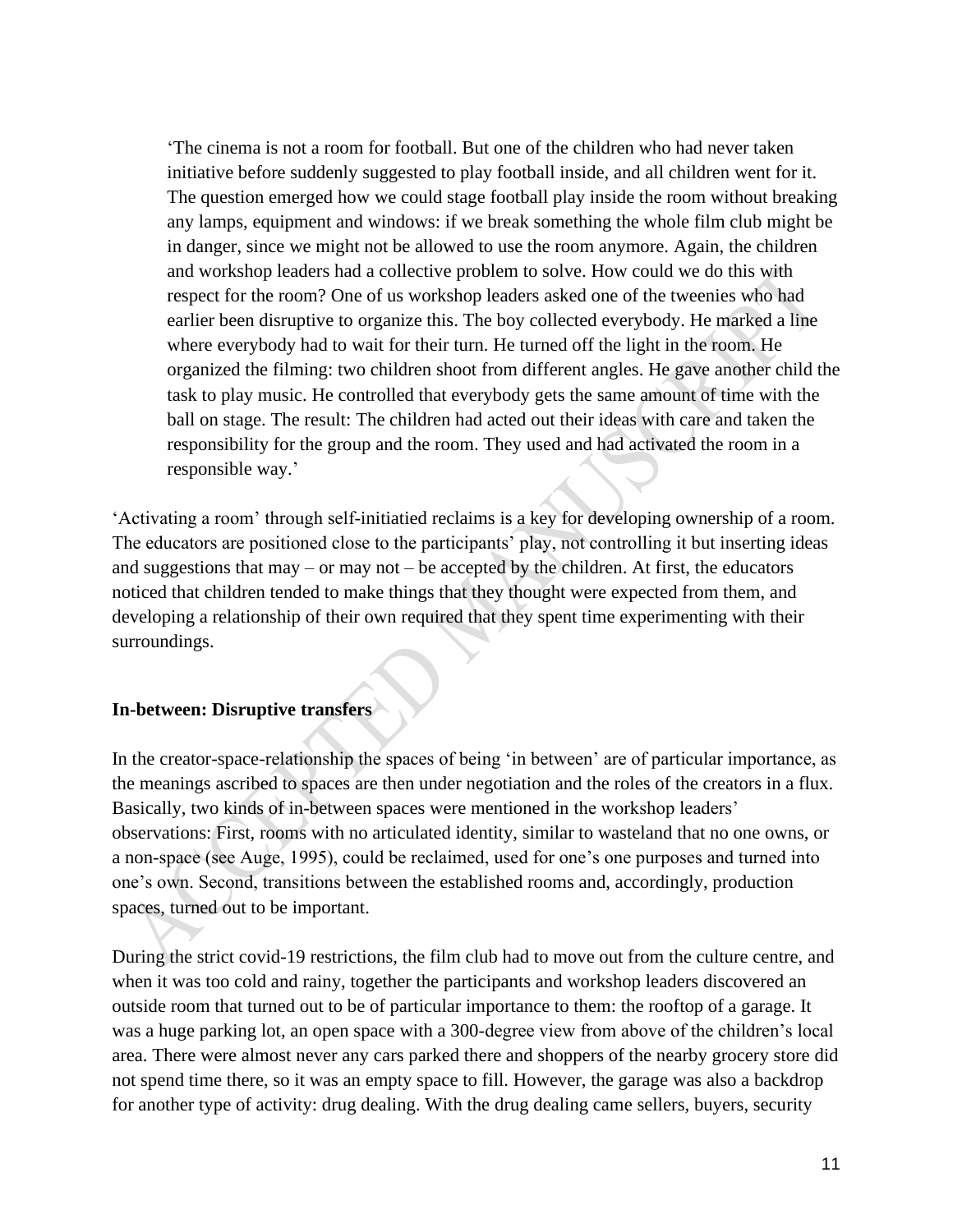guards and the police. With regard to the fact that the participants of the film club were sort of living in two worlds, the official world of order and the specific world of their areas of living, the rooftop had special significance.

'We brought cameras and drums on us. We thought: the architecture is designed for cars, but now we run, dance and film with children and cameras in shopping carriers. Through noise, laughter and play, we created new possibilities and new associations in this space. We often returned to the rooftop regarding it as "our" space. We did not have to be careful about expensive technique or furniture, or keep our voices down as in the culture centre. Here we could move around and be as noisy as we wanted. The children had many ideas about how to enter the space – they wanted to play football and dance.'

The workshop leaders used the public square for spontaneous public screenings of the films. They took out a projector and a loudspeaker onto the balcony of the culture centre and projected the children's films on the ground, on the opposite buildings: the garage, the dentist's office and on the roof of a fish shop. The finished films were shown in the cinema several times; to all the participants of the film school, to family members of some of the participants and to a policeman who we invited because some of the participants had asked if he could make an appearance. The screening became to make a statement about who and what deserves to be shown in such a formal setting.

Showing a film marks a transition from a shared private space into a public space, potentially open to everyone. In this potentially public space the learners are seen as authors and, if this has not been the case before, turned into creators. The outcome of their collective work is acknowledged, in particular by those who have been representatives of the dominant culture and power structures (adults in the public sphere, policemen in surveillance of the area). Public shows thus constitute an in-between space where power structures are potentially disrupted or even turned (upside) down: the in-betweenness of the congent production space that emerges through public display enables the transformation from a disturbing actor within a place to an actor with an author identity.

## **Supporting agency in the production space**

The physical locations described above entailed both institutionally regulated and vernacular rooms, in which both adult- and youth-initiated processes were feasible. Outdoors, the educators employed youth-initiated strategies in an institutionally regulated place; through cycling, an activity mastered and 'owned' by the youth, the educators could discover and introduce an entry into the creation of a youth-driven, more inclusive production space. Indoors, the physical locations were largely defined by the adults, but by the activation strategy it was possible to introduce the creation of agency in the cinema theatre. In the rooftop garage, the learners could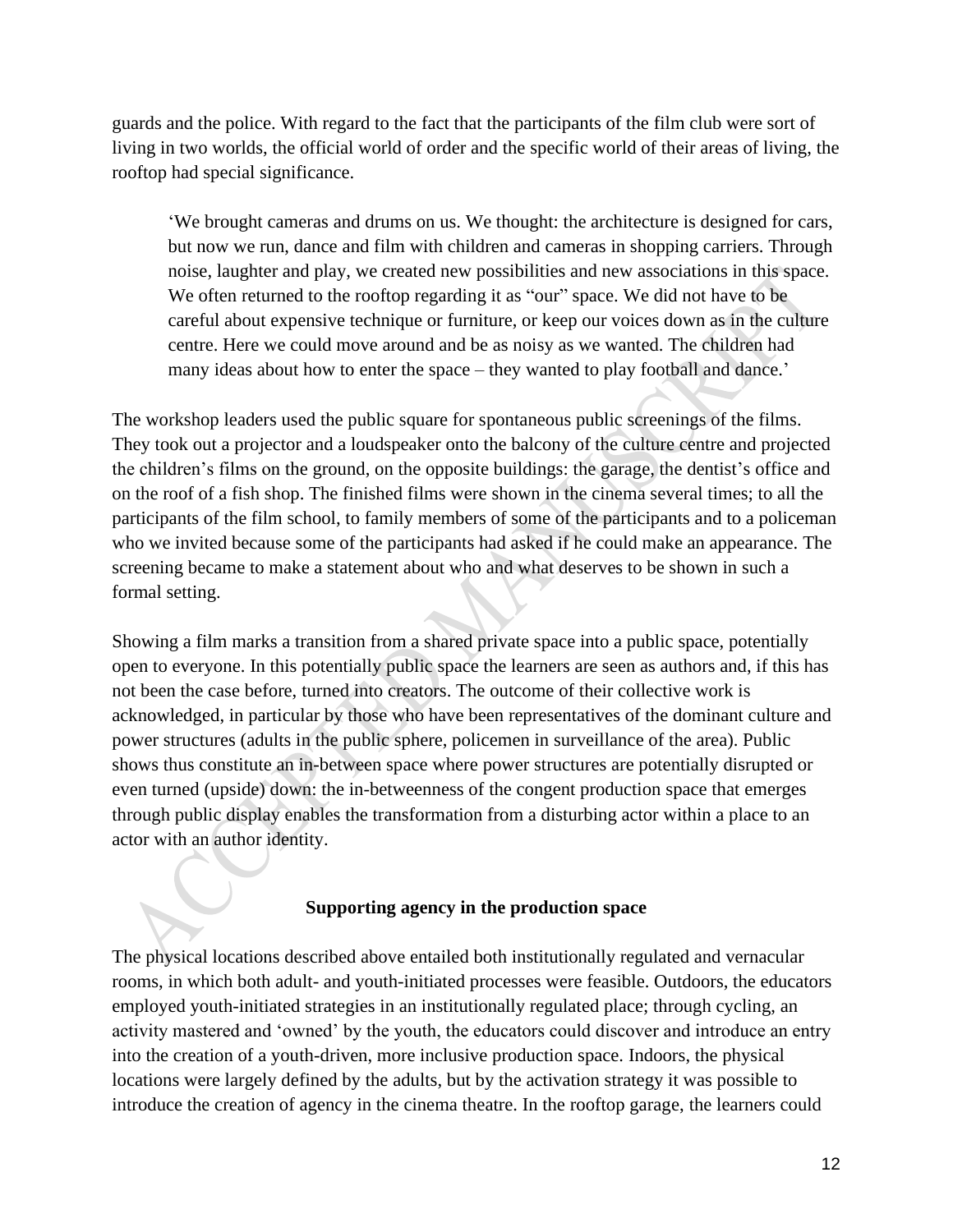choose between institutional and vernacular uses, and by choosing the latter, they could claim the place for themselves. In all cases, a domestication of the space took place, and its central components were related to harnessing the individual, physical, symbolic and transformative inclusions imposed by the place.

Based on the critical incidents described in the previous section, we can say that the strategic creation of a production space on an agency-supporting basis for youth includes three phases, depicted in Table 1. First, an exploration of existing agencies in a given physical location is needed, to identify how individuals are positioned, that is, what kind of individual, physical and symbolic 'rules' are inpinged by the place onto the participants, and to find out where and to which extent their agency is at its most authentic. We call this phase as the *exploration of space*. Cycling on the public square turned out to be such an activity; the young boys had developed an activity that enabled them roles and positions where they could enact.

Second, the place needs to be re-discovered in a way that empowement can be supported by minimizing restrictions of the place. This phase is called the *activation of space*. In this phase, the workshop participants typically asked questions such as 'is this allowed' or 'can we…?', seeking for a permission from the adults to do something. Alternatively, they tested boundaries by introducing activities, relying upon adults' reactions. This phase required the educators' active intervention in being contesters of the adult-world and place-induced rules and co-creators of the new rules that were in the making. Transfers were important to create in-between spaces or even non-spaces in which no institutional actor had dominance but where learners could themselves take distance to places and re-settle in the location.

Third, a place-dependent set of rules has to be created, to 'domesticate' the place, or to place it into the idiosynchronic activity that is taking place. We call the reclaiming phase as the *domestication phase*, in which the place is turned from someone else's to 'ours' by rearranging the points of inclusion and exclusion. By re-defining the possible activities in the place, the roles and positions could be reclaimed in a way that enabled a construction of a production space that enabled contesting the rules of the environment enforcing the developing agency. Public film displays, cycling and play turned out to be activities that contributed to creating a production space enhancing the situated production agency of the involved. A typical outcome of the domestication phase was actualized when members of the group took initiative to organize the rest of the group.

Table 1

*Phases of creating an inclusive production space*

| <b>Phase</b><br><b>Function</b><br>Aım | <b>Methods</b> | <b>Example</b> |
|----------------------------------------|----------------|----------------|
|----------------------------------------|----------------|----------------|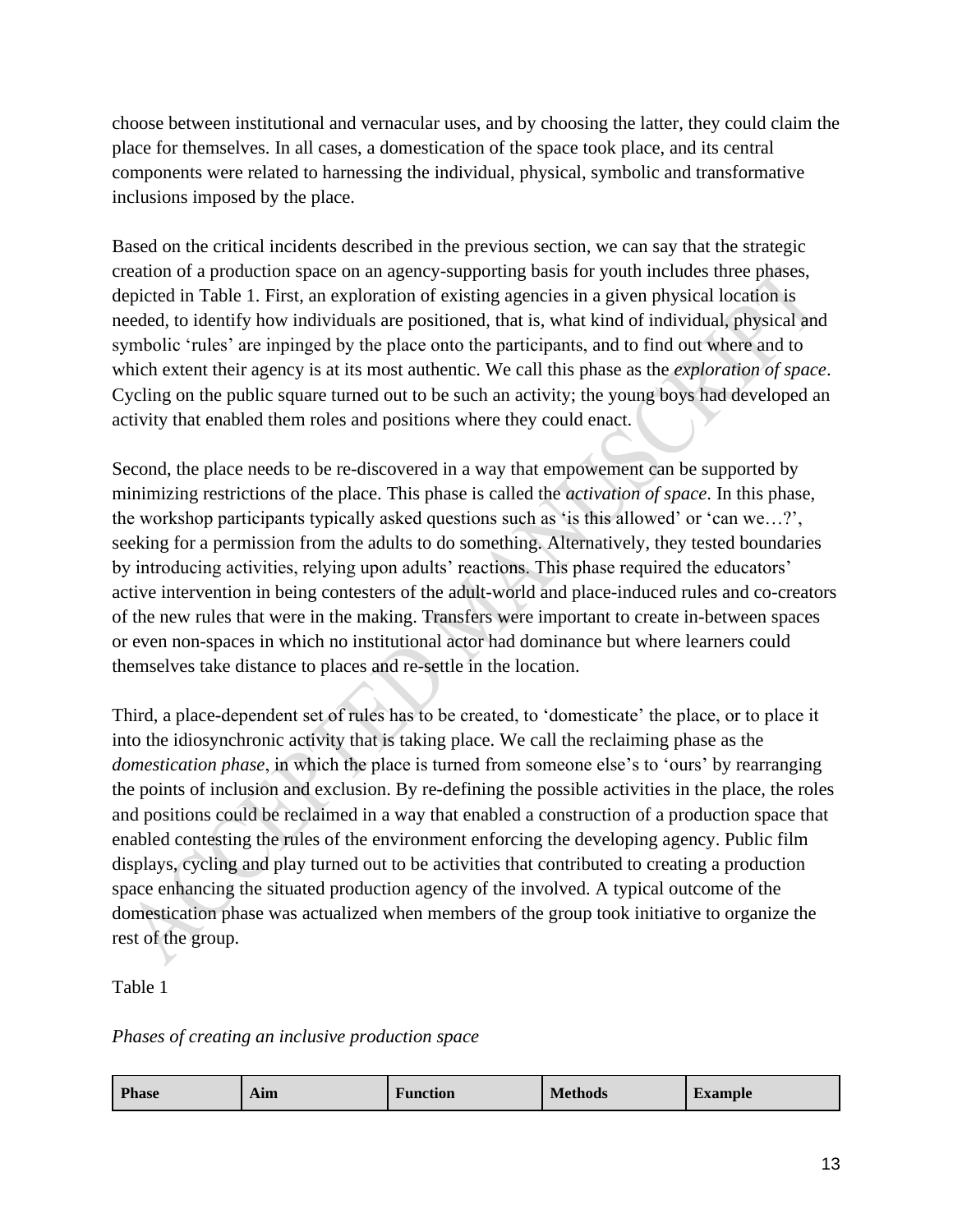| 1. Exploration<br>of space   | Initiating interest<br>based on existing<br>agency                                | Discovering existing<br>agency   | Observing youth,<br>identifying agency-<br>producing practices      | Cycling                        |
|------------------------------|-----------------------------------------------------------------------------------|----------------------------------|---------------------------------------------------------------------|--------------------------------|
| 2. Activation<br>of space    | Supporting active<br>participation by<br>minimizing<br>restrictions for<br>agency | Lifting exclusions for<br>agency | Questioning and<br>redefining rules,<br>discovering<br>alternatives | Negotiating where to<br>cycle  |
| 3. Domestication<br>of space | Claiming the space<br>by setting up new<br>rules                                  | Building new agency              | Setting up new<br>shared rules for<br>activity                      | Cycling transferred<br>indoors |

In all places, the educators were attentive to the children's own suggestions on the activities. If the children did not have any ideas, the educators suggested activities, however, drawing on the participants' authentic voice as much as possible. Once the children had suggestions, the educators flexibly adapted to their suggestions. Symbolically, the participants and workshop leaders thus became co-residents in the physical space; the adults did not take the privilege to define what was allowed and what not, but invited the children into this dialogue. This made the common space into a collective learning environment where the pedagogues explored filming and film production together with the children. There was no pre-set idea from the beginning what the end result would be, but rather it at all times built upon the children's activities.

Generally, the workshop participants did not show unprompted initiative in encounters with adults. At home, they were educated to obey their parents and their elderly; at school, they were typically seen as under-accomplishing pupils not living up to expectations, and at public spaces, their 'hanging-around', with any spontaneous noises or disturbances of the prevailing order, was defined as disruption. However, in play, the children's innate agency became better actualized. The films became different inside the building, in the formal and institutional settings, from the outside, that was more negotiable with the children's interests and gave more space to their own agency. The critical incidents showed that spaces are gradually domesticated; ownership is acquired, and with ownership comes agency that leads into play and, finally, into production of film material. By interatively and consistently opening up horizons through dialogue where these young people can discover a position within the order imposed by their environment, their agency to act and, further, level up themselves to the role of a creator through filming, could be supported.

## **Discussion**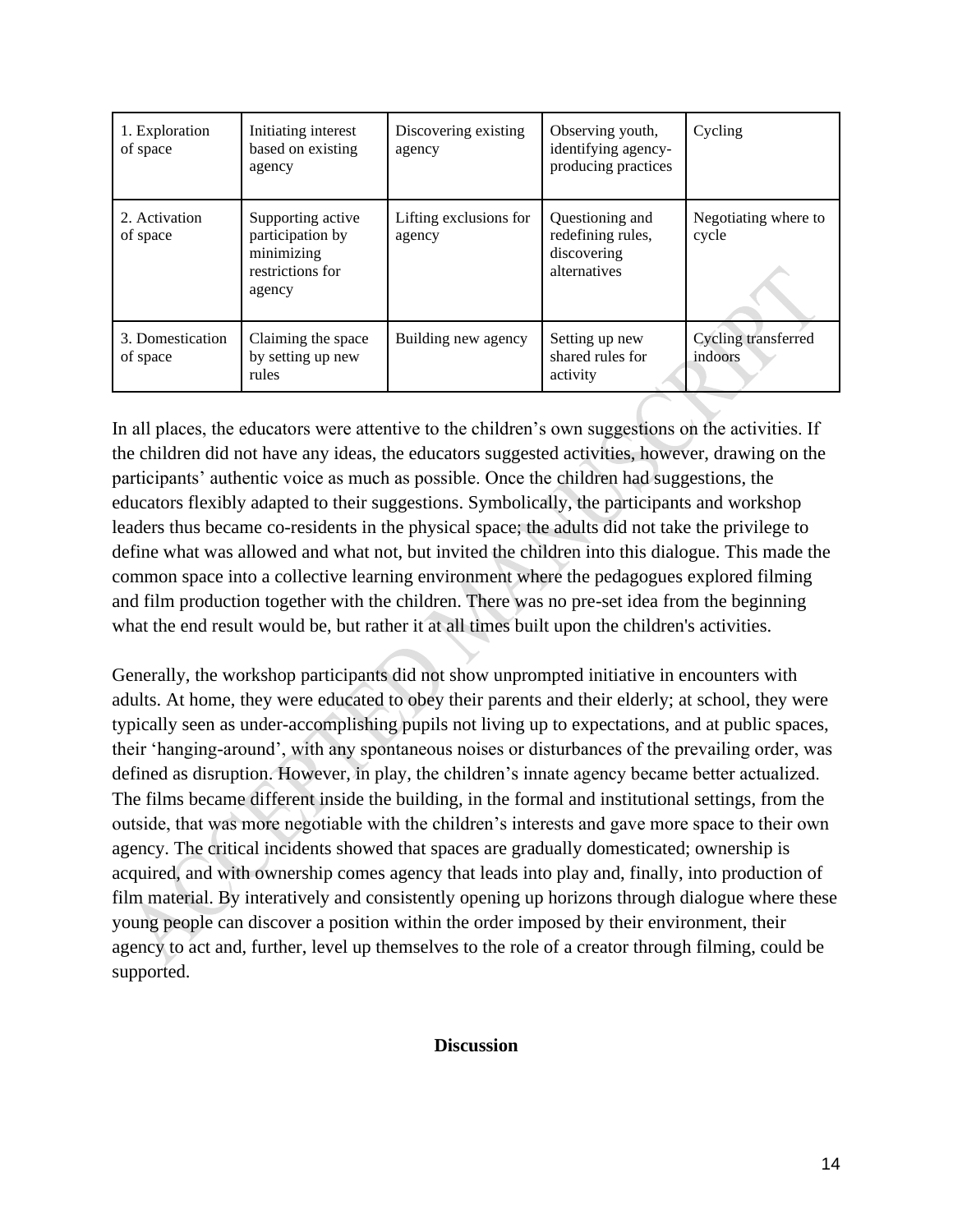The cases presented above tell us about the pedagogical use of space, putting forward an important question of how to make use of the conditions or, in particular, strengths of the room to build and strengthen the agency of media producers with more or less feeble underlying agency. Learners show higher agency in places that are less formal and pre-defined and that thus leave more freedom for the learners to make their own choices from their positioning as a child, or a person, or a citizen.

As the outside settings call for less guidance and control than the formal settings that impose some institutional codes on the learners, educators can make more use of spaces that naturally invite into play and experimentation. The children were waiting less for the adults' initiative outside, while inside the building the children's own initiative needed to be consciously supported. Educators need to be conscious of what kind of codes environments such as the public square or a culture institution imply for the learners involved and act accordingly. The pedagogical action is a constant fluctuation between controlling and not controlling; encouraging activities that naturally derive from the young people themselves, based on their already formed agencies, and lifting restrictions for agency or minimizing the role exlusive structures.

The idea of three-phased inclusive strategies for inducing production spaces that invite young people, especially those in marginalized conditions, to find ways of producing media material in their own right, is also worth discussing in the formal contexts of schooling. Questions of how schools, as physical locations but also symbolic spaces, create exclusions by enabling certain types of production spaces while, at the same time, prohibiting others. As mentioned at the beginning of the article, the misalignment of formal media production programs with the naturalized creative environments of the youth can be overcome by actively employing the concept of production space, as it transgresses the formal and informal sectors of learning and enables reconfiguring the production context for the benefit of young media makers.

## **Conclusion**

In this article, we examined the role of space in creating empowering film pedagogy with marginalized youth. We introduced two ideas. First, we outlined a theoretical concept of production space that enables the content creator's creatorship. Second, we found that the production agency leans on the pre-existing civic or individual agency that is evoked by the physical room, with all its material and symbolic implications, which we conceptualized as a three-phase pedagogical strategy aiming at empowerment, including the exploration, activation, and domestication of space.

The idea of production space may be fruitfully applicable to other contexts, and should be further examined, both theoretically and empirically. For example, in the context of schools, seeing teachers as curators and generators of production spaces would make us better aware of the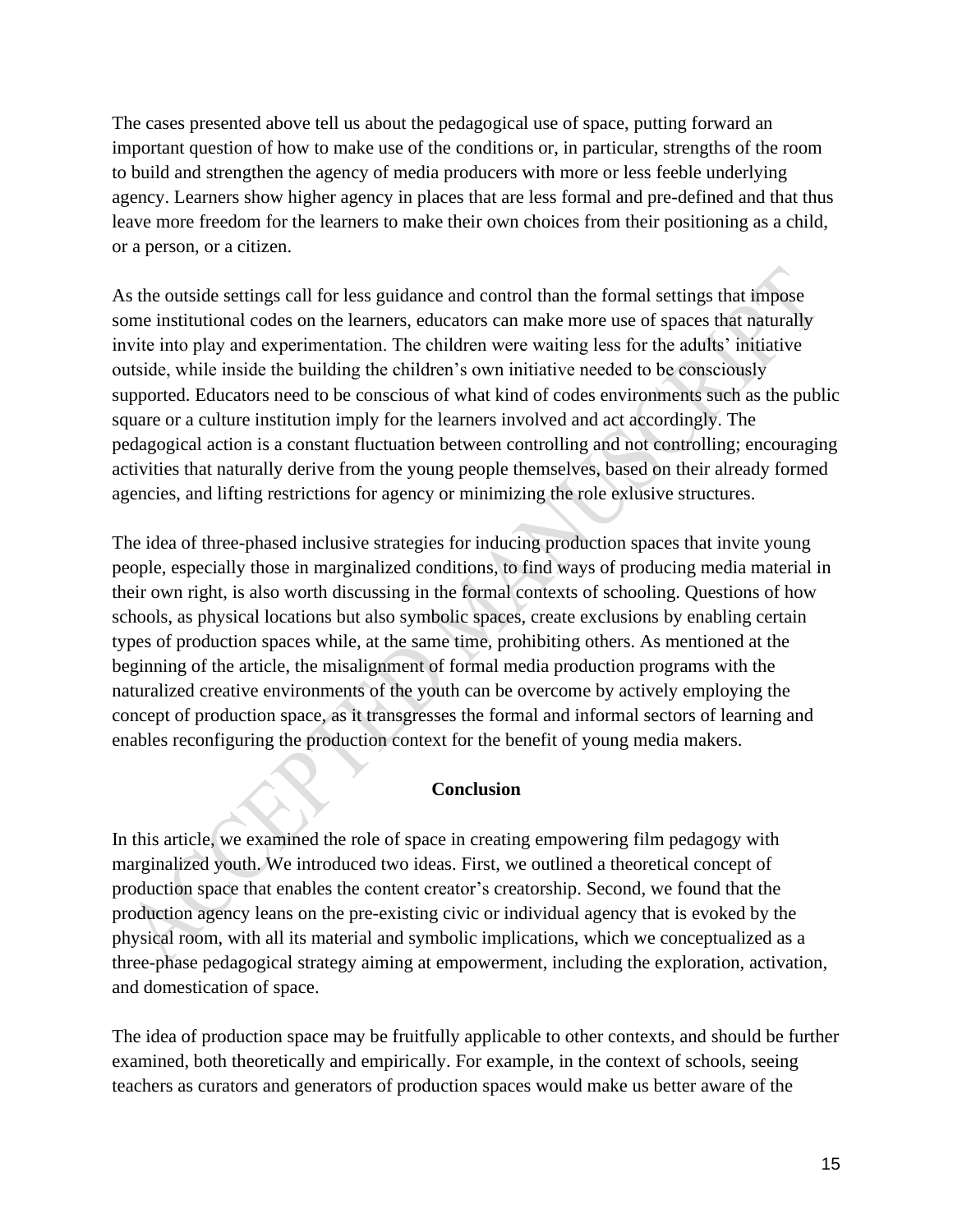multiple effects of space and its potential for learning. Our findings point out that the pedagogues' willingness to pivot and reimagine spaces in ways that empower marginalized youth entails great potential, and that the generation of engaging production spaces is largely dependent on the young people's own activity. Advancing theoretical and empirical study of production skills, which always appear in a specific (media[ted]) environment, will increase our understanding of the activities that will go beyond the specific area of film pedagogy and be of increasing importance in the 21st century citizenship, as the production of messages and pertinent action – produsership or prosumership – becomes more and more common.

## **References**

Andersson, B., Reutlinger, C., Roth, P. & Zimmermann, D. (2020). *Young people's appropriation of public space: Participation through voice, sociability and activity.* New York: Routledge.

Arnstein, S.R. (1979). Eight rungs on the ladder of citizen participation. Journal of the American Institute of Planners.

Astruc, A. (1948). Naissance d'une nouvelle avantgarde: la caméra-stylo. *Ecran français*, March 1948.

Auge, M. (1995). *Non-places: Introduction to an anthropology of supermodernity.* London: Verso.

Barber, J.F. (2016). Digital storytelling: New opportunities for humanities scholarship and pedagogy. *Cogent Arts & Humanities,* 3(1), n.p.

Barker, C. (2005). *Cultural studies: Theory and practice.* London: Sage.

Baxter Magolda, Marcia B. (1999). *Creating contexts for learning and self-authorship: Constructive-developmental pedagogy*. Nashville: Vanderbilt University Press.

Benmayor, R. (2008). Digital storytelling as a signature pedagogy for the new humanities. *Arts and Humanities in Higher Education*, 7(2), 188–204.

Black, J, (2014). Model new media/video programs in arts education: Case study research. *International Journal of Education & the Arts*, 15(6), 1–25.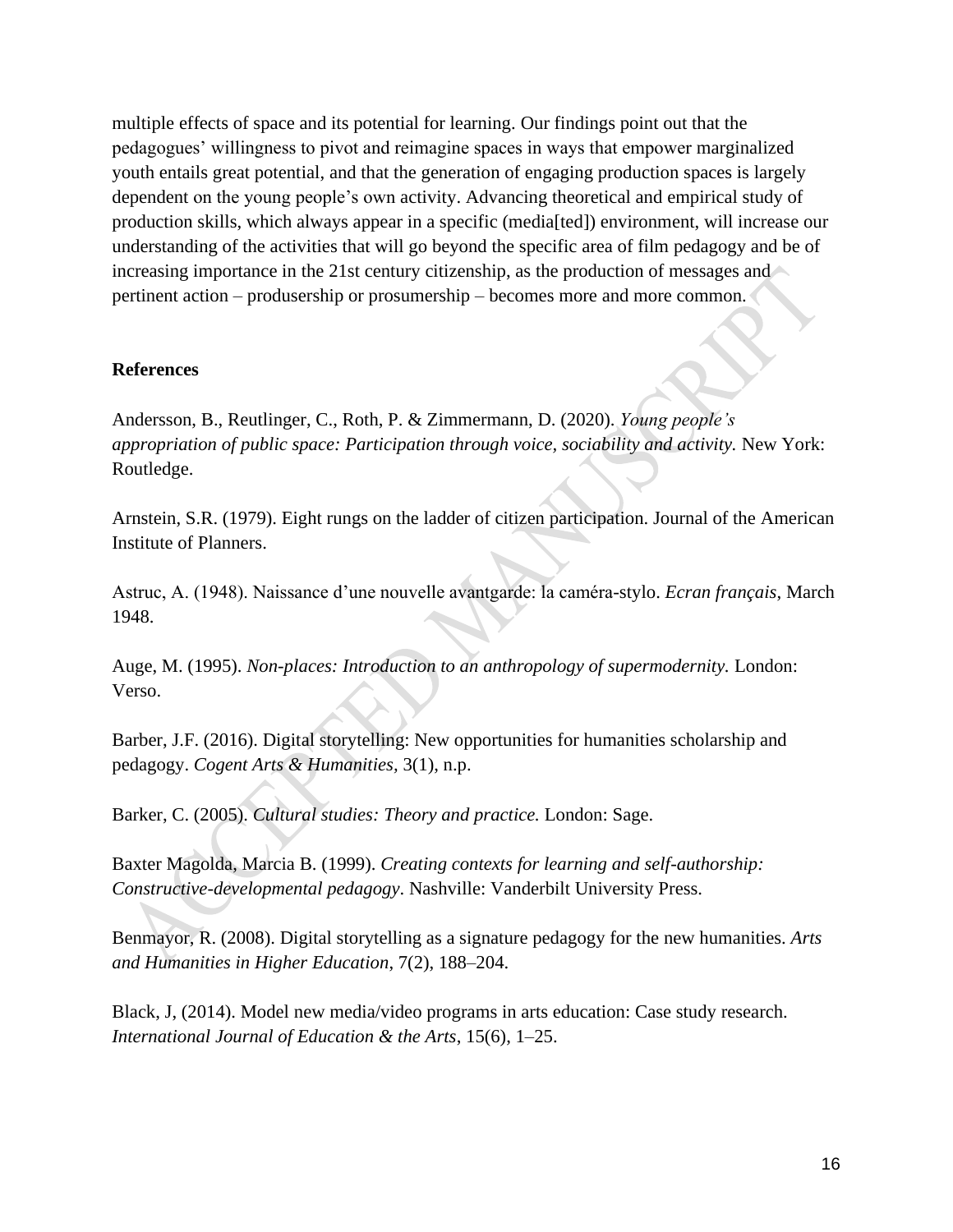Conn, C, Nayar, S., Lubis, D., Maibvisira, C. & Modderman, K. (2017). Vulnerable youth as prosumers in HIV prevention: Studies using participatory action research. *JMIR Public Health Surveillance* 3(3), e53.

Cosden, C. & Reynolds, D. (1982). Photography as therapy. *The Arts in Psychotherapy,* 9(1), 19–23.

Cun, A. (2020) Learning about the stories of children with refugee backgrounds through the lens of positioning theory. *Multicultural Perspectives,* 22(4), 178–189.

De La Ville, V.-I., Brougère, G. & Garnier, P. (eds.) (2021). *Cultural and creative industries of childhood and youth: An interdisciplinary exploration of news frontiers.* New York: Peter Lang.

Forkby, T. & Batsleer, J. (2020). In search of the beloved community: Dancing to a different tune of youth participation. *Ethnography and Education*, 15(4), 493–508.

Freire, P. (1968/2017). *Pedagogy of the oppressed*. London: Penguin Books.

Frølunde, L., Gilje, Lindstrand, F. & Öhman-Gullberg, L. (2009). Methodologies for tracking learning paths: Designing the online research study Making a Filmmaker. *MedieKultur: Journal of Media and Communication Research*, 25(46), 73-85.

Gallagher, W. (1994). *The power of place: How our understandings shape our thoughts, emotions, and actions.* New York: Random House.

Gaztambide-Fernández, R. & Arráiz Matute, A. (2020). *Cultural production and participatory politics: Youth, symbolic creativity, and activism.* New York: Routledge.

Giddens, A. & Pierson, C. (1998). *Conversations with Anthony Giddens*. Redwood City: Stanford University Press.

Grizzle, A., Wilson, C. & Gordon, D. (eds.) (2021). *Media and information literate citizens: Think critically, click wisely! Media & information literacy curriculum for educators and learners.* Paris: UNESCO.

Hart, R.A. (1992). *Children's participation: From tokenism to citizenship.* Florence: UNICEF International Child Development Centre. https://www.unicef-irc.org/publications/pdf/childrens\_participation.pdf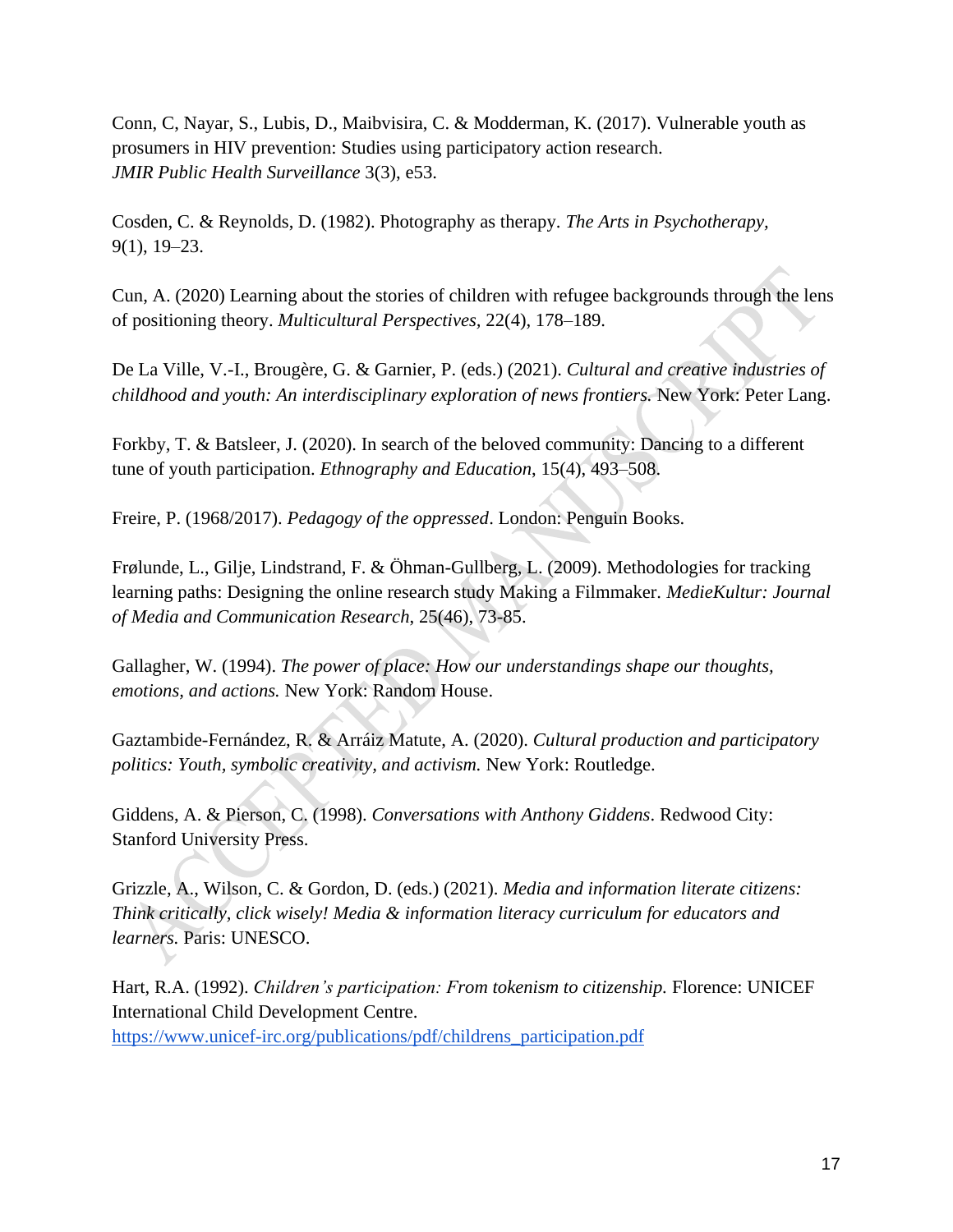Herr Stephenson, B. (2010). Media production and the problem of consumption. In: Drotner, K. & Schrøder, K.C. (eds.), *Digital content creation: Perceptions, practices & perspectives.* New York: Peter Lang, 109–128.

Hoechsmann, M., Thésée, G. & Carr, P.R. (eds.) (2020). *Education for democracy 2.0: Changing frames of media literacy*. New York: Brill.

Holland, D., Lachicotte, W.S. Jr., Skinner, D., & Cain, C. (2001). *Identity and agency in cultural worlds.* Cambridge: Harvard University Press.

Kellner, D. & Share, J. (2007). Critical media literacy: Crucial policy choices for a twenty-firstcentury democracy. *Policy Futures in Education*, 5(1), 50–69.

Jaakkola, M. (2017). Let the camera be your pen: The camera-pen learning approach fosters visual thinking in the classroom. *Nordicom Information*, 39(2), 42–45.

Lancaster, H., Kyte, S., Craik, J. & Schippers, H. (2010). *Redefining places for art: Exploring the dynamics of performance and location.* South Bank: Griffith University.

Leander, K.M. & Sheehy, M. (2004). *Spatializing literacy research and practice.* New York: Peter Lang.

Livingstone, S. (2004). What is media literacy? *Intermedia*, 32(3), 18–20.

McAdams, D. P., Josselson, R., & Lieblich, A. (Eds.). (2006). Identity and story: Creating self in narrative. American Psychological Association.

McPherson, Melinda (2015). *Refugee women, representation and education: Creating a discourse of self-authorship and potential*. London: Routledge.

Mohammed, R. (2016). Critical incident analysis: Reflections of a teacher educator. *Research in Teacher Education* 6(1), 25–29.

Pereira, S., Fillol, J., Moura, P. (2019). Young people learning from digital media outside of school: The informal meets the formal. *Comunicar: Media Education Research Journal*, 27(1),  $41 - 50$ .

Pienimäki, M. & Kotilainen, S. (2018). Youth participation in research on multiliteracies: Ethical perspectives. *Media Education Journal*, 8(1), 115–132.